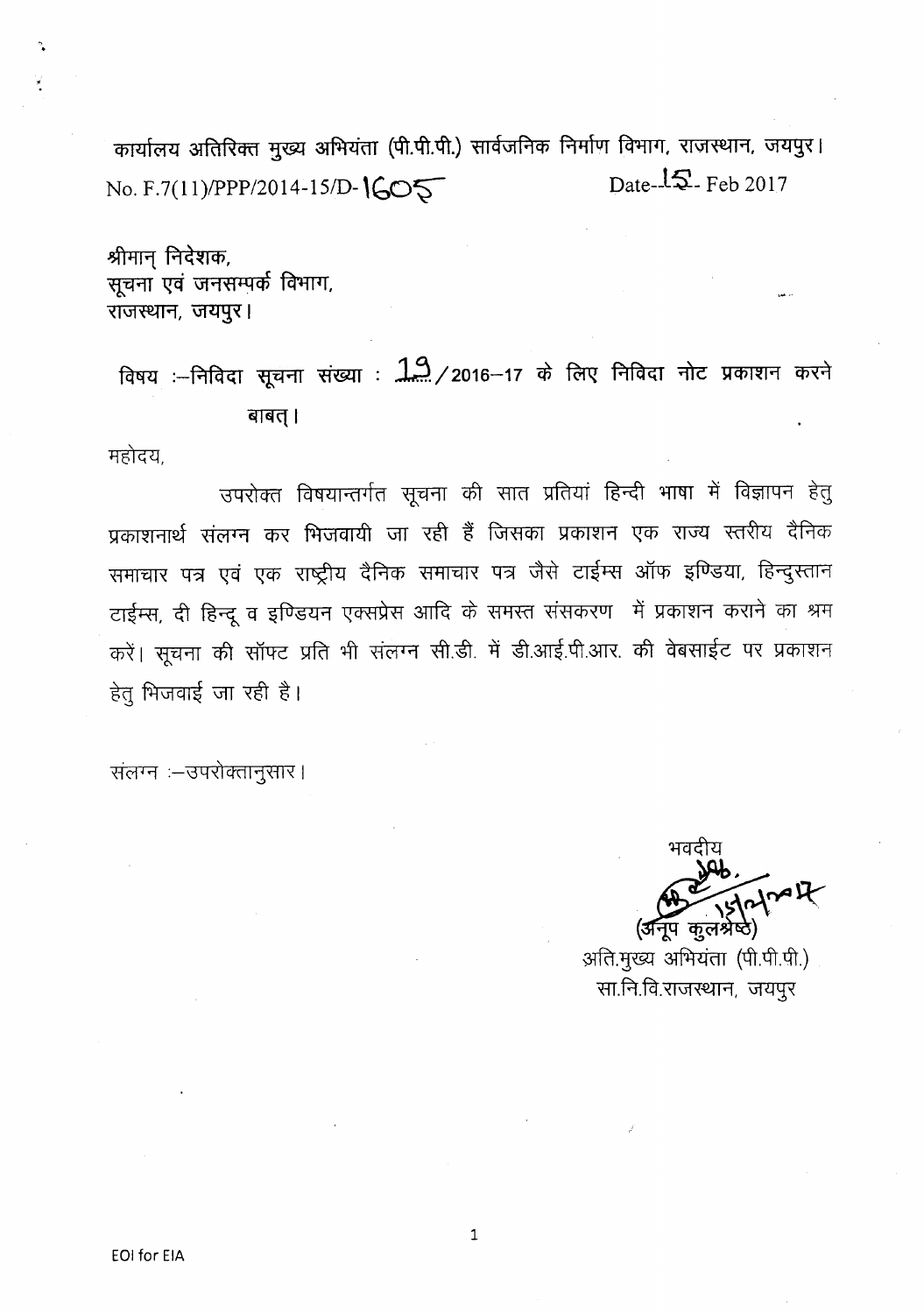No. F.7 (l1)/PPP/2014-1S/D- **tGo-S-** Date: **IS=-** Feb 2017 प्रतिलिपि निम्नलिखित को सूचनार्थ एवं आवश्यक कार्यवाही हेतु प्रेषित हैः–

- 1. निजी सचिव, अति. मुख्य सचिव सार्वजनिक निर्माण विभाग एवं इन्फ्रा, राजस्थान, जयपुर।
- 2. निजी सचिव, शासन सचिव, सार्वजनिक निर्माण विभाग, राजस्थान, जयपुर
- 3. मुख्य अभियंता एवं अतिरिक्त शासन सचिव $\angle$ मुख्य अभियंता (सड़क) सार्वजनिक निर्माण विभाग, राजस्थान, जयपुर।
- 4. अतिरिक्त मुख्य अभियंता सार्वजनिक निर्माण विभाग जोन-समस्त।
- 5. अधीक्षण अभियंता सार्वजनिक निर्माण विभाग<u>, / पीपीपी.--प्रथम / पीपीपी.--द्वितीय</u>।
- 6. ए.सी.पी. सार्वजनिक निर्माण विभाग, राजस्थान, जयपुर।

, *~,~,;:r* , <u>ग</u>्पि कुलश्रेष्ठ)

अति.मुख्य अभियंता (पी.पी.पी.) सा.नि.वि.राजस्थान, जयपुर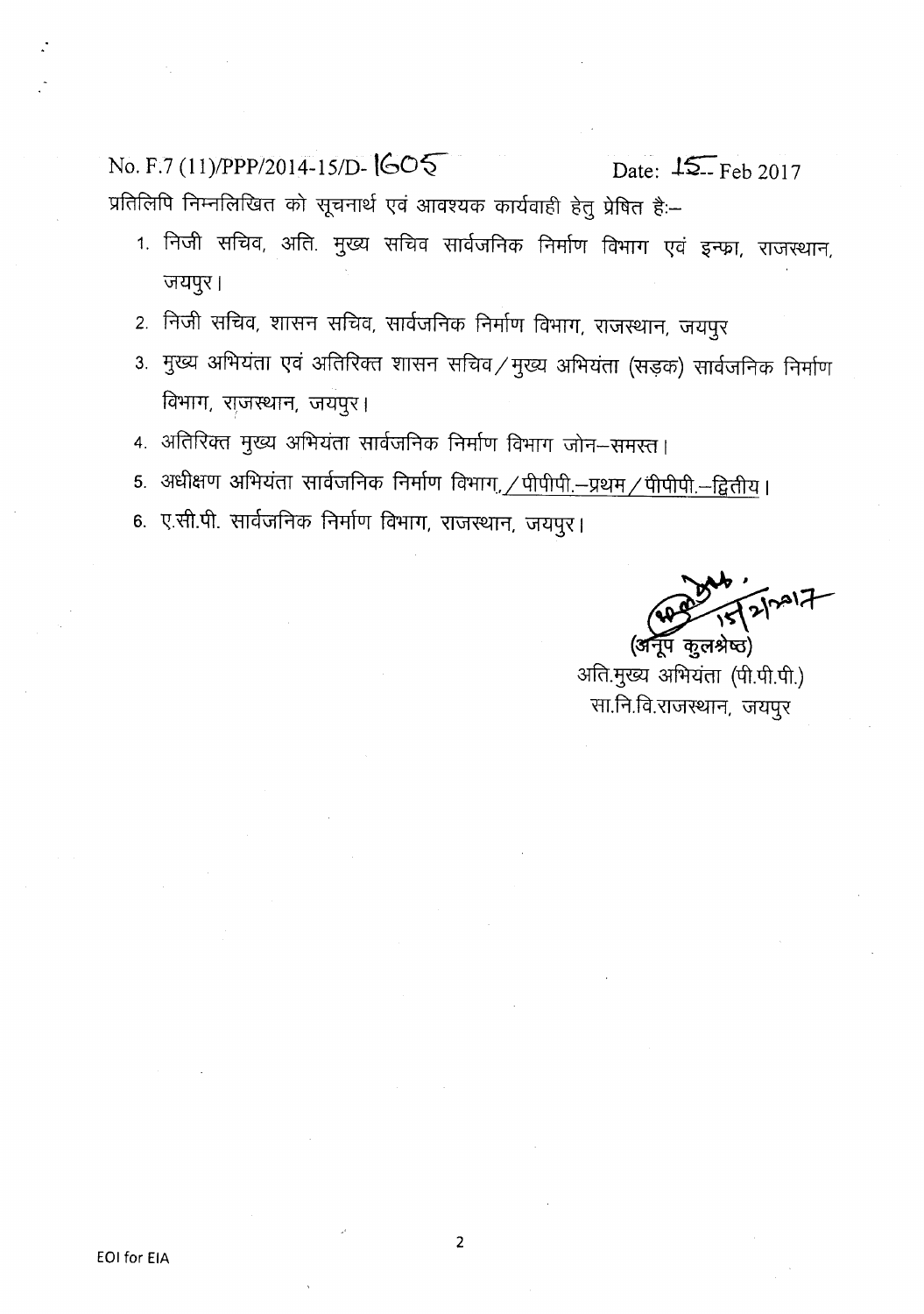## OFFICE OF THE ADDITIONAL CHIEF ENGINEER (PPP) P.W.D., RAJASTHAN, JAIPUR No. F.7 (11)/PPP/2014-15/D-  $\{ \text{OS}$  Date:  $\{ \text{S} \cdot \text{P} \cdot \text{S} \cdot \text{S} \cdot \text{S} \cdot \text{S} \cdot \text{S} \cdot \text{S} \cdot \text{S} \cdot \text{S} \cdot \text{S} \cdot \text{S} \cdot \text{S} \cdot \text{S} \cdot \text{S} \cdot \text{S} \cdot \text{S} \cdot \text{S} \cdot \text{S} \cdot \text{S} \cdot \text{S} \cdot \text{S} \cdot \text{S} \cdot \text{S} \cdot \text{S} \$

# NIT No. 2. ... /2016-17 EXPRESSION OF INTEREST

for

# Rajasthan State Highway Development Programme: Hiring Services of EIA Consultant

On behalf of Hon'ble Governor of Rajasthan, Expression of Interest for services of EIA Consultant accredited with Quality Council of India (QCI)/NABET in specified format are invited for Road Projects forming Part of the State Highways Development Plan (SHOP) on PPP Annuity / EPC mode. The interested EIA Consultant accredited with Quality Council of India (OCI)/NABET may submit their detailed application online through e-procurement portal https://eproc.rajasthan.gov.in upto  $2<sup>nd</sup>$  March 2017. Detailed guidelines for submission of application online are available on the e- portal which may be followed.

Relevant details of EOI can be seen on website http://sppp.rajasthan.gov.in, http://www.pwd.rajasthan.gov.in. https://eproc.rajasthan.gov.in &

 $24721$ 

( }(ul;hreshtha) Additional Chief Engineer (PPP) Public Works Department, Nirman Bhawan, Jacob road Civil Lines, Jaipur-302006 Email: aceppp.pwd@rajasthan.gov.in Tel: +91-141-5110547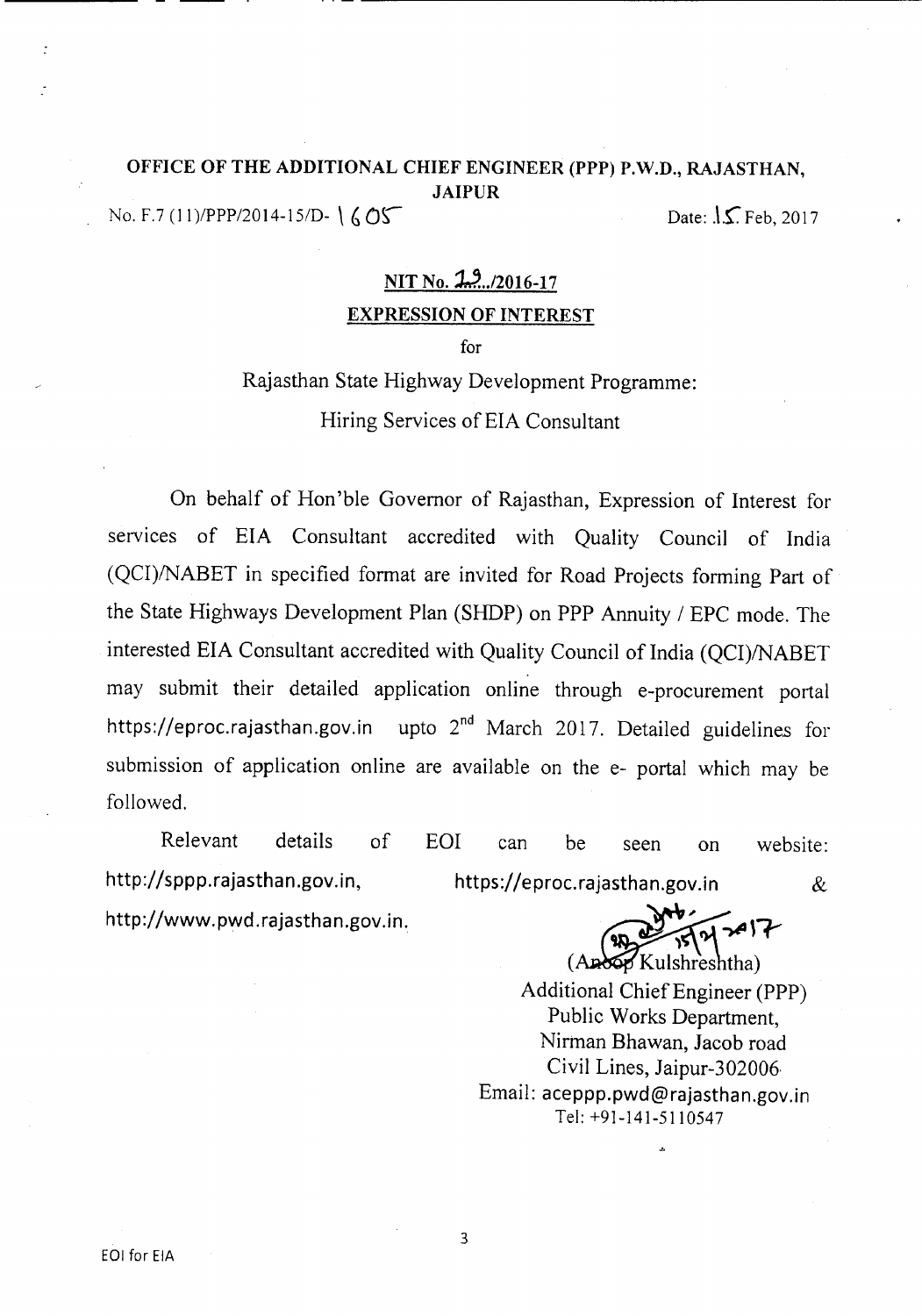#### **EXPRESSION OF INTEREST**

for

#### **Hiring Services of EIA Consultant**

#### **1. Request For Empanelment:**

The Government of Rajasthan through Public Works Department invites online applications in specified format from **Consultants** (accredited with Quality Council of India (QCI)/NABET in . accordance to standards of MOEF, for Rajasthan State Highways Development Program (RSHDP).

The Goal of the Services is to assist in obtaining project Specific Clearances (Environmental, Forest and Wildlife relevant to the project) as per prescribe standards of MOEF, GOI with agreed procedure and standards.

#### **2. Eligibility**

- 2.1. The applicant should be accredited with Quality Council of India (QCI)/NABET in accordance to standards of MOEF.
- 2.2. The consultant should be in the field of obtaining Environmental, Forest and Wildlife clearances for at least three years or more and should be well conversant with the guidelines with respect to above Clearances from MOEF, Government of India / Rajasthan rules and procedures and should have experience of obtaining clearance of minimum one case of each category (Environmental, Forest and Wildlife) from GOl.
- 2.3. The applicant should have minimum turnover of Rs. 10.00 lakh per annum over the last three financial years.
- 2.4. The consultant will have to provide details and documentary evidence of filing income tax returns for last three years as per the provision of the relevant income tax rules applicable.
- *2.5.* The applicant should have experienced and sufficient work force to be deployed for Preparation and Approval of TOR, Public hearing etc., as per approved TOR, Preparation of reports/processing of data as per requirement of MOEF prevailing circulars, submit & process the case in getting approval from MOEF, attending meetings at MOEF/Authority including all aspects on Environmental, Forest and Wildlife clearances from GOI for assigned project roads..
- 2.6. The consultant should not be under a declaration of ineligibility for corrupt and fraudulent practices issued by Govt. of India/State Government. A self-declaration certificate should be submitted as part of eligibility criteria.
- 2.7. Any incorrect, unfair or false information supplied by the institution or individual will result into deletion from empanelment for future. The original documents or self-attested proof of the institutions/individuals may be produced as and when called.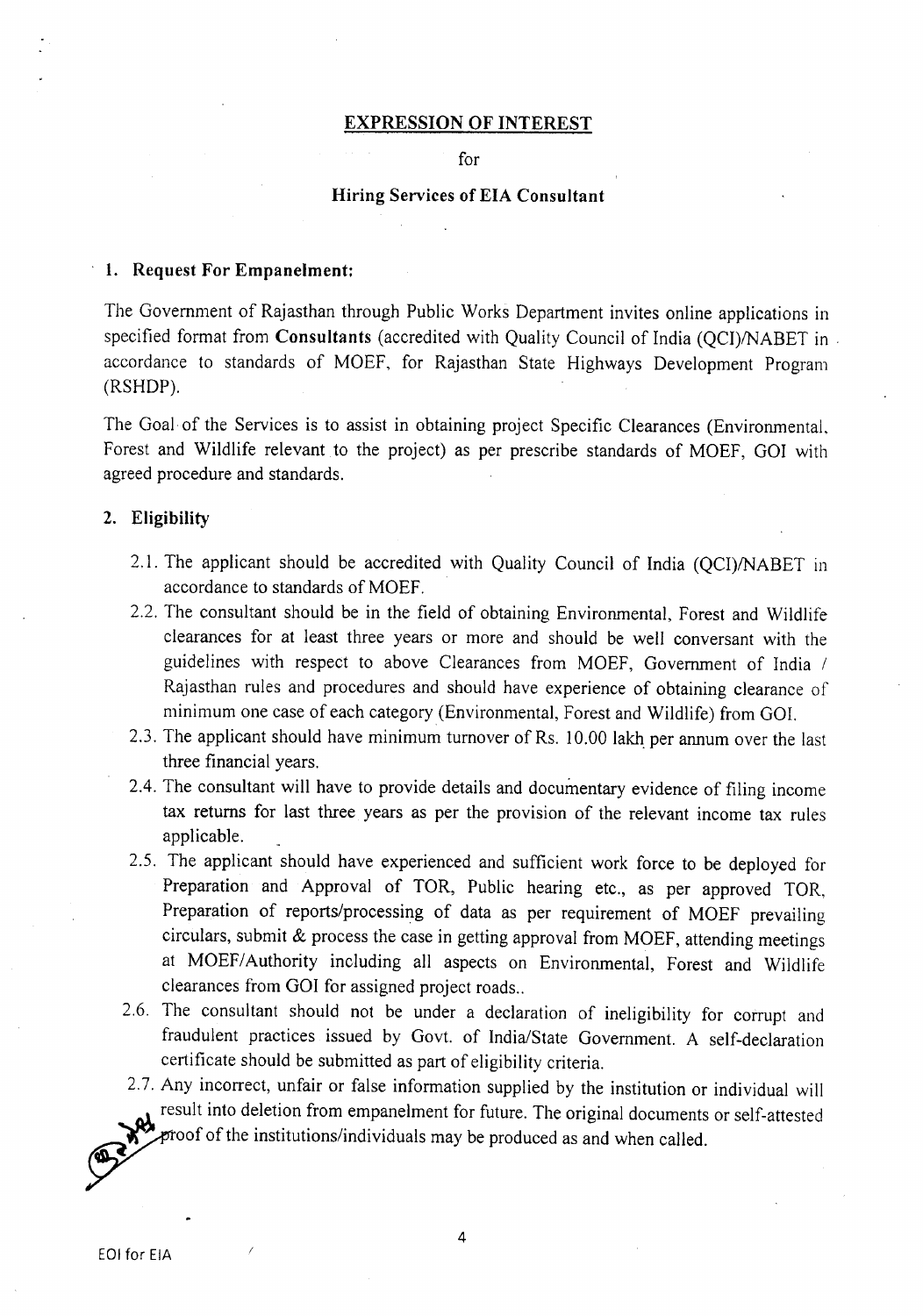## 3. Scope of Work

Consultants scope will be a turnkey type of assignment, include all aspects as Environmental, Forest and Wildlife clearance relevant to the project from Government of India *I* Rajasthan for assigned RSHDP Project Roads. Generally key activities may include:

- (i) Preparation and Approval of TOR, conducting Public hearing etc., as per approved TOR;
- (ii) Preparation of reports *I* drawings *I* processing of data as per requirement of MOEF prevailing circulars *I* guidelines;
- (iii) Procuring FRA certificate from concerned authorities and preparation of KMLlGT sheet *I* DGPS map of non forest land to be indentified and proposed to be given in lieu of it;
- (iv) Submit online / offline application and process the case in getting approval from MOEF;
- (v) Attending meetings at *MOEF/Authority;*
- (vi) Any other relevant activity.

### 4. Process of Engagement

The Department shall ask for financial proposals online from the empanelled consultants. Payment terms shall be on the basis of individual road project assigned.

#### 5. Online Application Process

- 5.1. It is mandatory for all the applicants to have class-Ill Digital Signature Certificate (OSC) from any of the licensed Certifying Agency (CA). Bidder should do Online Enrolment in the e- procurement portal of Government of Rajasthan using the option *Click Here 10 Enroll* available in the Home Page. Then the Digital Signature enrolment has to be done with the e-token, after logging into the portal.
- 5.2. The e-token may be obtained from one of the authorized Certifying Authorities such as eMudhra CA/ GNFC /IDRBT/ MtnlTrustline/ SafeScrpt/ TCS. The DSC should be in the name of the authorized signatory of applicant firm. The applicant shall submit document in support of the class III OSC.
- 5.3. The applicant is required to submit its application online following the instruction appearing on the screen. A Bidders Manual Kit containing the detailed guidelines for eprocurement is also available on e-procurement portal, which may be referred.
- 5.4. The documents shall be prepared and scanned in different files (in PDF format) and uploaded during the on-line submission of the application,
- 5,5. Application to be submitted in electronic format shall conform to the procedure specified at the website "http://eproc.rajasthan.gov.in" of the Government of Rajasthan,

~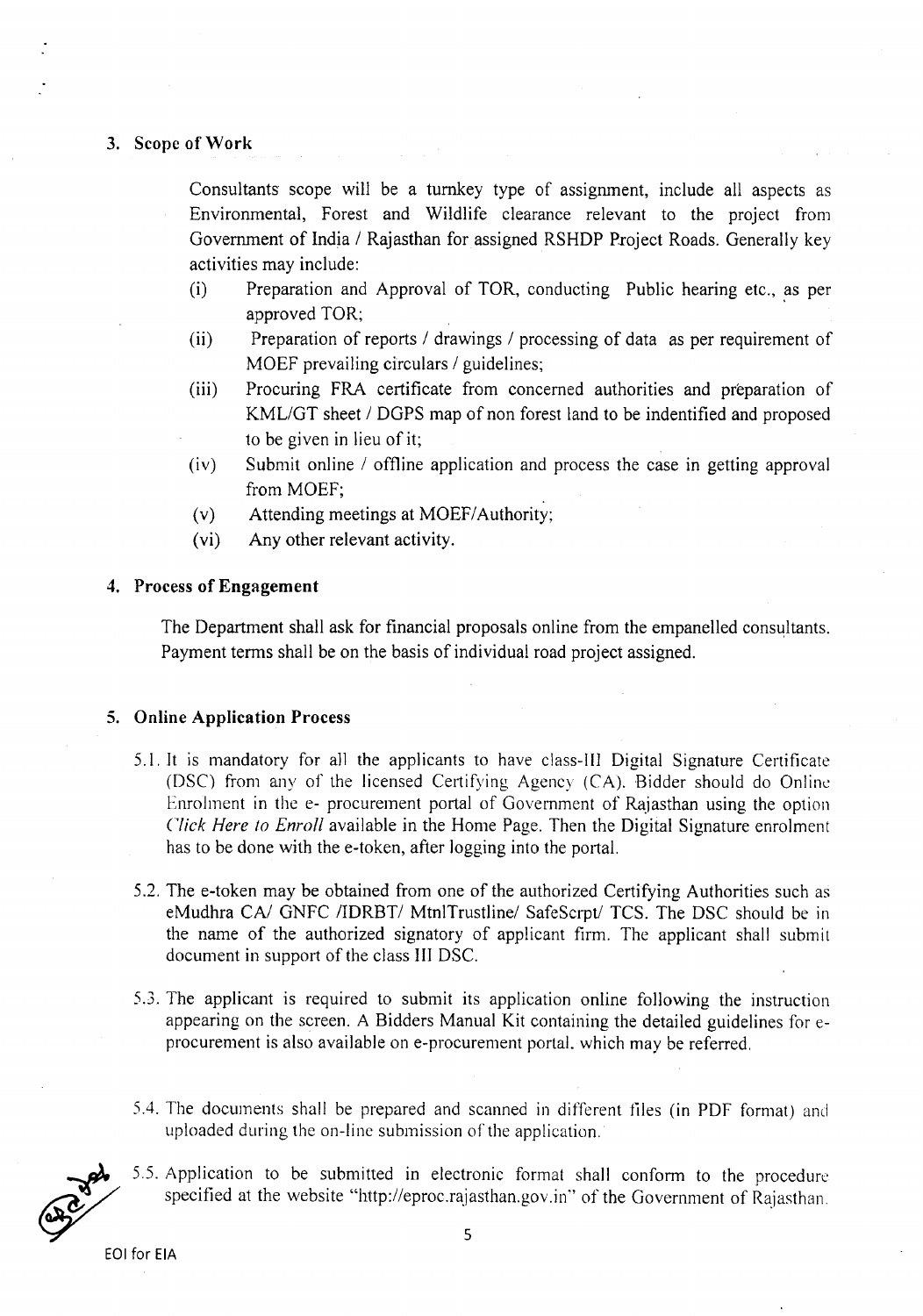Details of the application fee & processing fee document submitted physically to the Authority and the scanned copies uploaded online should be the same otherwise the application shall be summarily rejected.

- 5.6. The applicant is required to submit its application along with non-refundable Application Fee of Rs. 1000/- in the form of Demand Draft or Bankers Cheque drawn on *"Project Director PPP-I, PWD Jaipur"* payable at "Jaipur" & also a nonrefundable Processing Fee of Rs. *10001-* in the form of Demand Draft or Bankers Cheque drawn on *"MD RISL"* payable at "Jaipur" without which the application shall not be entertained.
- 5.7. The application along with all relevant documents should be submitted online on https://eproc.rajasthan.gov.in upto the due date i.e. March 2, 2017. The Demand Draft/Bankers Cheque both for Application Fee & Processing Fee should be submitted in original to the following address on or before March 3, 2017. upto 11:00 AM:

*The Additional Chief Engineer (PPP) PPP Division, Public Works Department, Nirman Bhawan, Jacob road Civil Lines Jaipur-302006 Phone:* +91 141 *5110547 Email: aceppp.pwd@rajasthan.gov.in* 

- 5.8. The application shall be opened on March 3, 2017 at 11:30AM in the office of the Additional Chief Engineer (PPP) PWD Rajasthan Jaipur in the presence of applicants who choose to be present.
- 6. Notwithstanding anything else contained to the contrary in this invitation, Department reserves the right to cancel *1* withdraw *1* modify fully or partially the "Request for Empanelment" or to reject one or more of the requests without assigning any reason and shall bear no liability whatsoever consequent upon such a decision.

~  $\sqrt{\frac{2D}{\frac{15}{15}}}$   $\sqrt{4}}$ 

Additional Chief Engineer (PPP) PPP Division, Public Works Department, Rajasthan, Jaipur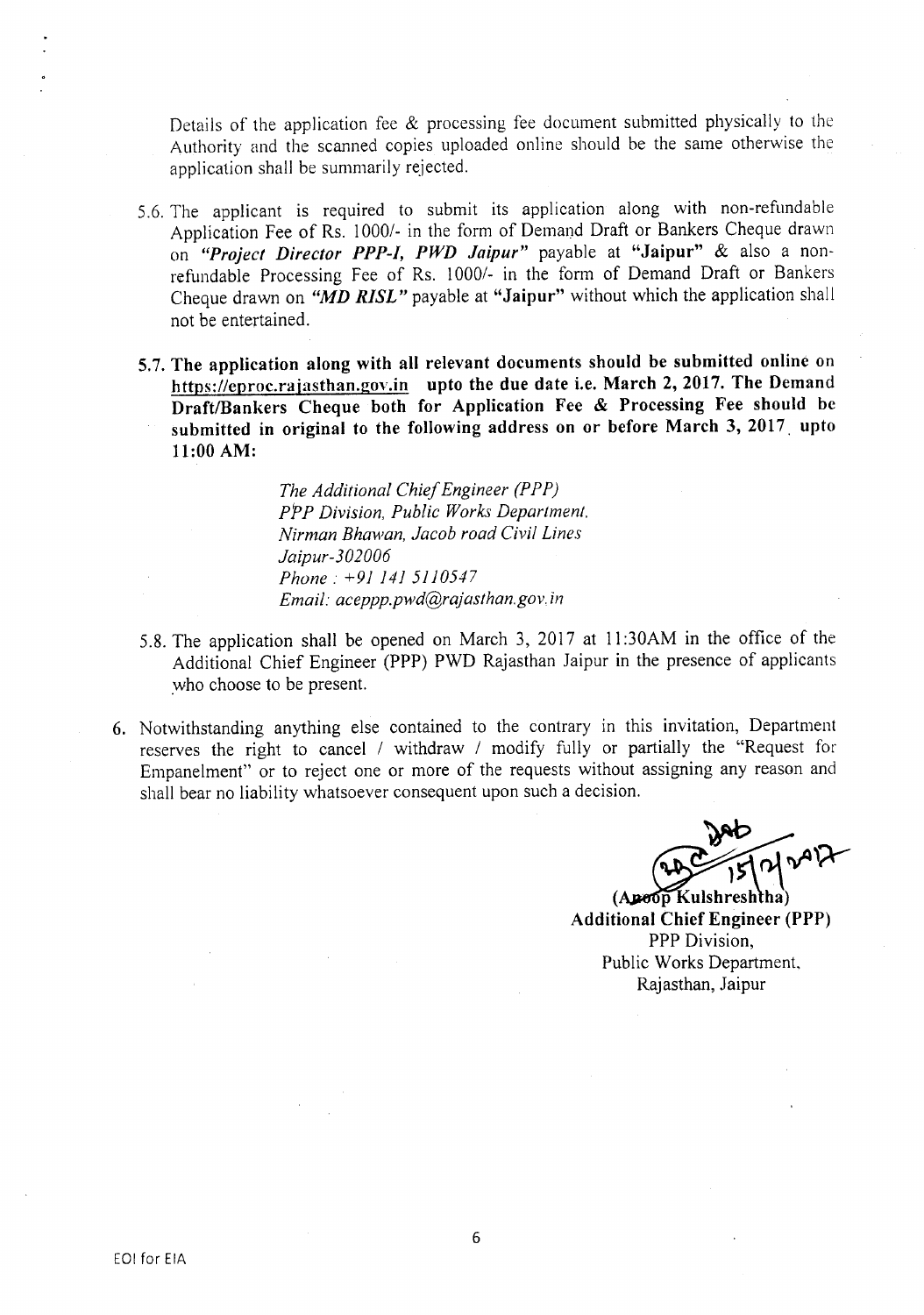| 1. |                                                                               |  |  |  |  |  |
|----|-------------------------------------------------------------------------------|--|--|--|--|--|
| 2. |                                                                               |  |  |  |  |  |
| 3. | Contact Details:                                                              |  |  |  |  |  |
|    |                                                                               |  |  |  |  |  |
|    |                                                                               |  |  |  |  |  |
| 4. | Accreditation details with QCI/NABET (please attach proof)                    |  |  |  |  |  |
| 5. | Income details (as applicable)                                                |  |  |  |  |  |
|    |                                                                               |  |  |  |  |  |
|    |                                                                               |  |  |  |  |  |
|    |                                                                               |  |  |  |  |  |
| 6. | Turnover:                                                                     |  |  |  |  |  |
|    |                                                                               |  |  |  |  |  |
|    |                                                                               |  |  |  |  |  |
|    |                                                                               |  |  |  |  |  |
|    | (Attach document)                                                             |  |  |  |  |  |
| 7. | No. of employees (Details to be submitted as per Format B)                    |  |  |  |  |  |
|    | a) No. of regular staff $\qquad \qquad \ldots$                                |  |  |  |  |  |
|    |                                                                               |  |  |  |  |  |
| Ω  | Statement of major assignments undertaken and completed with special emphasi- |  |  |  |  |  |

A. Format for Application for Request for Empanelment

المستحملة

## 8. Statement of major assignments undertaken and completed with special emphasis on the type and scope of assistance provided to the Public Works Department ("PWD") of the State of Rajasthan ("Rajasthan") and *I* or other Government Organization including PSUs in obtaining Environmental, Forest and Wildlife clearance as per requirement of MOEF. GOI. (for last 3 years):

| S.No. | Title of<br>project | Name of<br>the client | Category<br>(Environmental,<br>Forest and<br>Wildlife) | In process /<br>Obtained<br>Clearence | Remarks |
|-------|---------------------|-----------------------|--------------------------------------------------------|---------------------------------------|---------|
|       |                     |                       |                                                        |                                       |         |

(Add annexure if required)

## 9. Self-declaration

(Attach undertaking as given below on Non-Judicial Stamp Paper of Appropriate Value)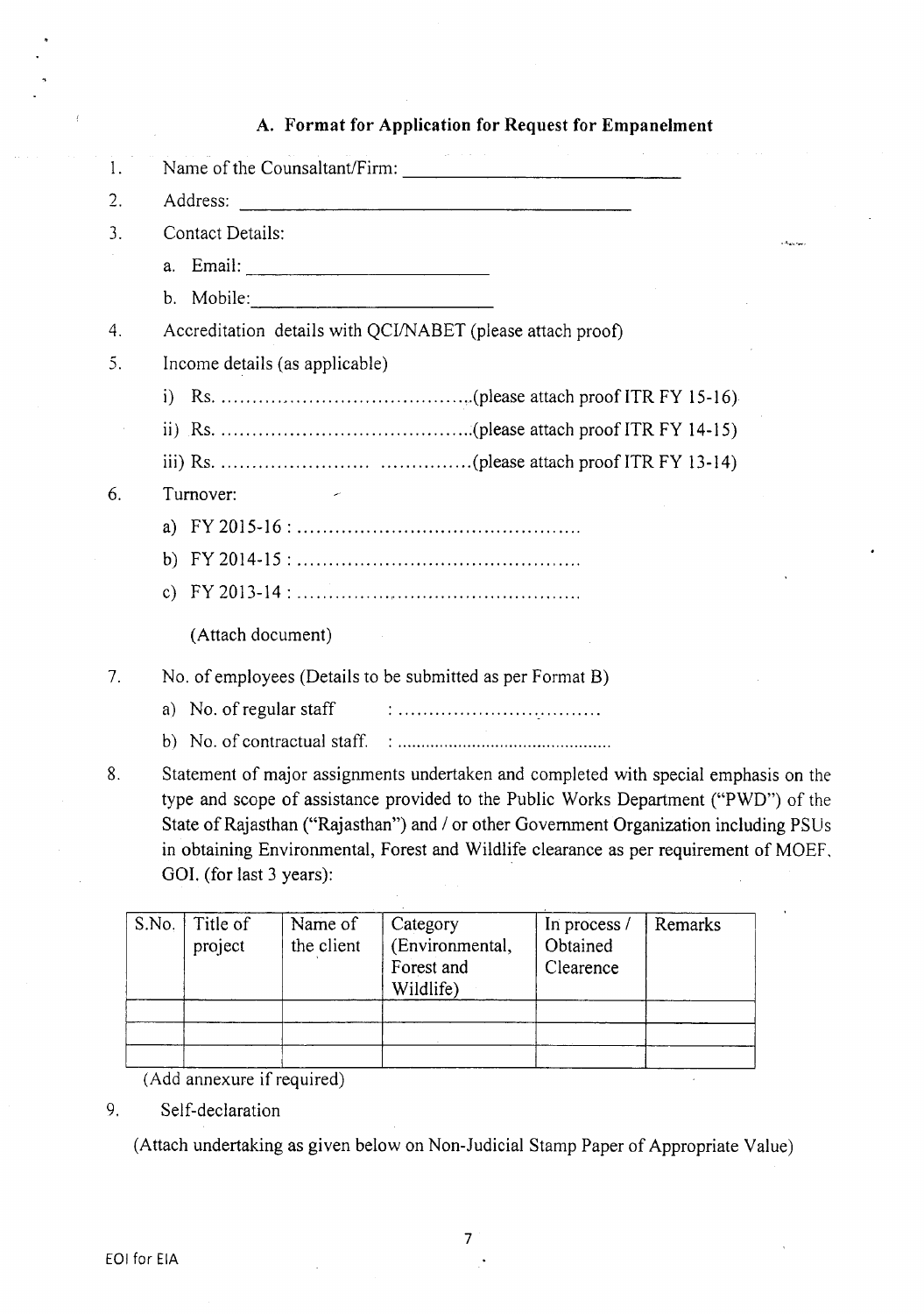It is hereby solemnly affirmed that the applicant is not under a declaration of ineligibility for corrupt and fraudulent practices issued by any State Govt. or Government of India or any other Agency/Institution. Certified that I /we accept all terms of reference of the empanelment / instructions/eligibility. The information so given in the format is true and fair to my/our knowledge. If any information at the later stage found incorrect/unfair, the State Goverrunent is authorized to take any action against me/us as per law.

---------- -----

Signature (Designation with date)